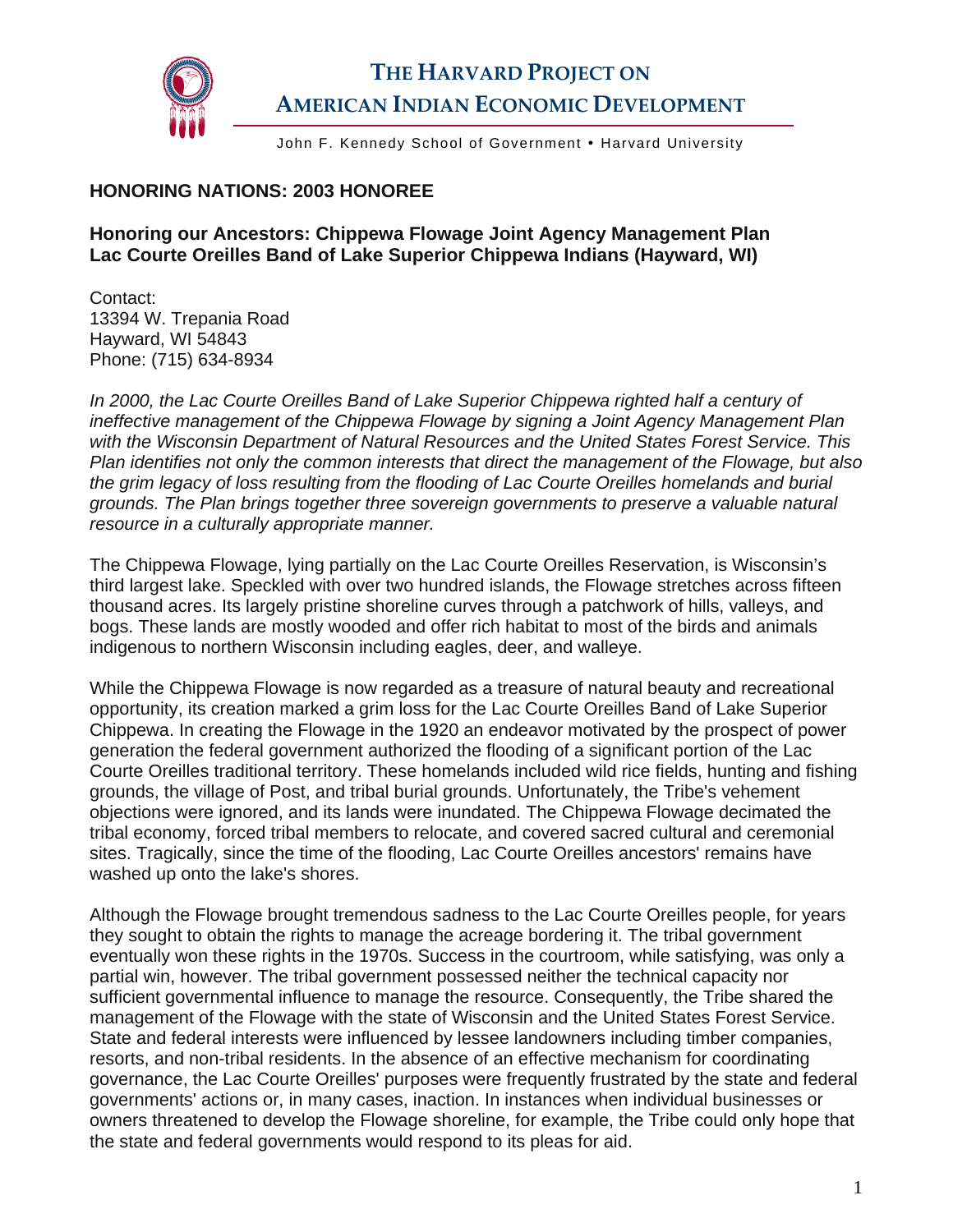Although competing management over a natural resource is a serious, yet familiar, problem in Indian Country, the Flowage's complicated history presented a further challenge for the Lac Courte Oreilles. Over the years, the Flowage's reputation as a top muskellunge fishing lake and its attraction as a general recreational destination resulted in the increased management influence of the state and federal governments. These powerful non-tribal interests valued the Flowage for its aesthetic beauty and recreational uses. The Lac Courte Oreilles, in contrast, wanted to bring long-overdue honor to their ancestors' graves. Although economic and political realities made it challenging, the Tribe determined that the grim circumstances of the Flowage's creation needed to be brought to light and, further, that the Tribe needed to exercise its sovereignty by playing a key role in managing what had become a common resource.

In 2000, following twelve years of negotiations, the Tribe, the Wisconsin Department of Natural Resources, and the United States Forest Service signed the Joint Agency Management Plan for the Chippewa Flowage. The Plan, which is hailed as a model of intergovernmental cooperation, protects the Chippewa Flowage as a natural resource of compelling beauty while acknowledging its legacy as the site of a profound human tragedy.

One of the principle reasons that the Plan took root was that the three governments came together to identify common ground. The three governments recognized that each held an interest in maintaining the wilderness quality of the Chippewa Flowage and in preventing any development that might threaten this quality. In acknowledging this shared interest, however, the governments also recognized the validity of their varied interests and values cultural, aesthetic, and recreational. Therefore, the Plan incorporates a history of the Chippewa Flowage as well as baseline measurements of its resources to serve as a basis of understanding for the coordination of government management.

The Plan also outlines long-term management goals for the resources of the Chippewa Flowage area. These goals include policies that detail each government's responsibilities regarding the management of land and real estate, flowage area development, recreation, facilities development, water resources, shoreline erosion, fisheries, vegetation, wildlife, fire control, transportation systems, cultural resources, public health and pollution control, and law enforcement. Although there are many issues about which the three governments must make joint decisions, the comprehensiveness of the Plan does allow each government to undertake its specified management responsibilities with a great deal of independence. While the goals are shared, the management responsibilities are appropriately divided.

In addition, the Plan provides principles for coordinating management of Chippewa Flowage resources when issues arise that have not been addressed in the Plan's existing policies. In these instances, the governments have agreed to coordinate their management decisions through a consensus-based approach. Representatives from the three governments hold meetings to discuss pending decisions. These representatives, in turn, communicate with officials from their respective governments a system that fosters candid discussion among a small number of individuals while allowing information to flow upwards to decision makers smoothly. As importantly, the Plan allows for the continuing solicitation of public input as the governments themselves work toward consensus.

The Joint Agency Management Plan for the Chippewa Flowage has resulted in crucial successes. Through the Plan, the tribal, state, and federal governments have prevented two condominium developments, a proposal to rent houseboats, and a proposal to provide scuba diving tours to Lac Courte Oreilles burial sites. All of these proposals, if enacted, would have seriously compromised the Plan's and the Tribe's vision of how the Chippewa Flowage should look and be managed. In each instance, government representatives attended township meetings, zoning meetings, and county meetings to discuss the risks posed by such ventures to water quality, wildlife, fisheries, and cultural sites. At these meetings, the Plan's partners played a critical role in achieving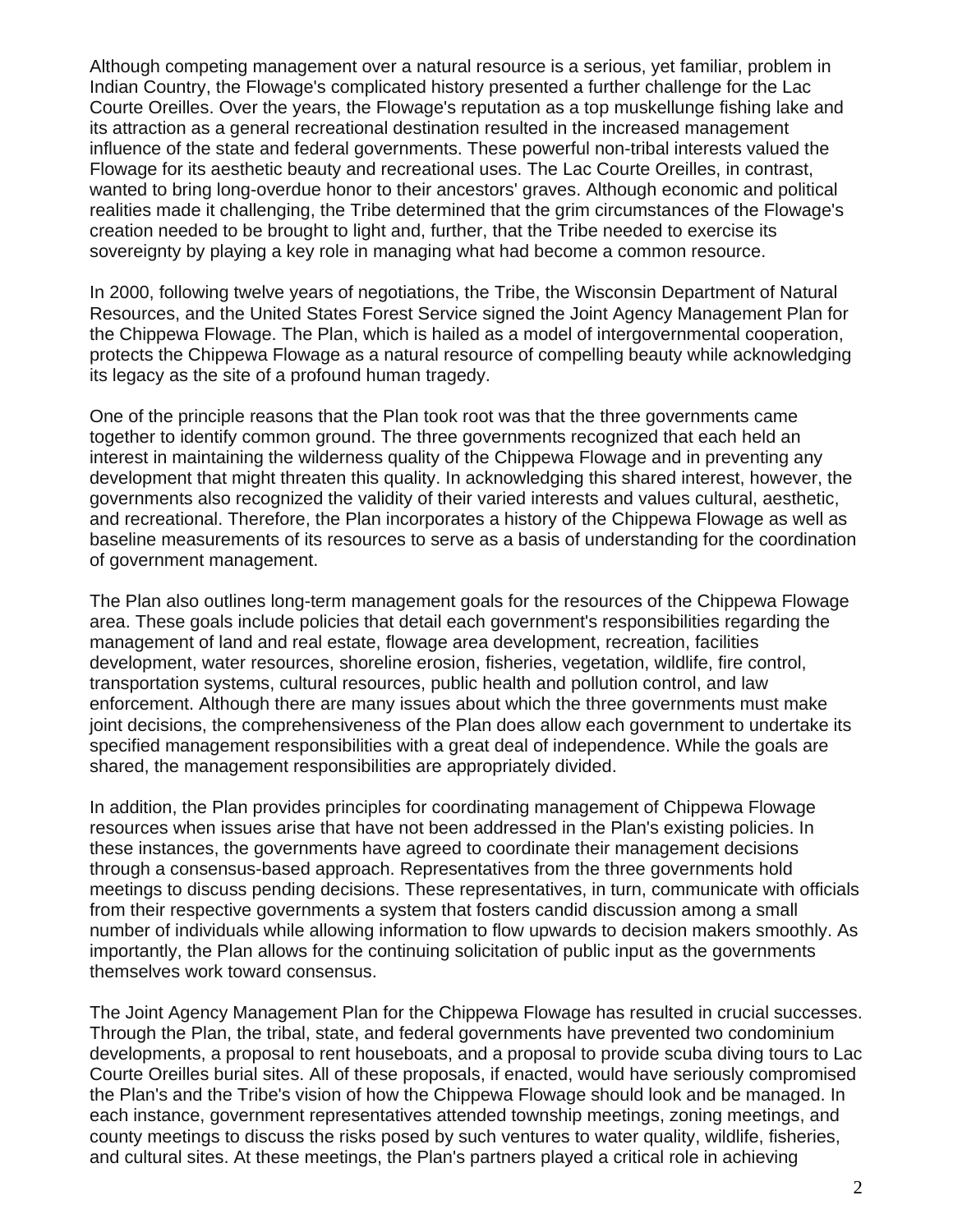consensus against the proposals. These successes in consensus building are leading to additional successes. The Tribe is now working with Sawyer County to bring its zoning laws into accordance with the Plan. The Plan has proven itself to be a powerful force in guiding intergovernmental actions and, in doing so, generating support from other governmental and nongovernmental agencies.

It is important to note that the Plan has succeeded both in coordinating the governments' management efforts and in ensuring that their varied interests are served. For instance, when it became clear that one of the defeated condominium development proposals would have required a septic barge to transport waste, all three governments argued against the proposal. The state and federal governments immediately expressed concern about water pollution; the Tribe voiced its objection to transporting sewage over burial sites. In the end, the proposal was rejected on the grounds that the condominium development would be environmentally risky and culturally inappropriate. Although the participating governments may have different interests, they are able to make unified decisions.

The success of the Joint Agency Management Plan of the Chippewa Flowage in blocking undesirable developments and unifying three governments in the pursuit of individual and common goals is the result of several factors. First, and, arguably, most importantly, the Tribe possesses a genuine commitment to intergovernmental coordination. This is a mature expression of sovereignty that reflects a self-determined decision to co-manage the Flowage. The Lac Courte Oreilles' anger and bitterness over the existence of the Flowage are still very real. However, when the Tribe recognized that its desire to preserve the Chippewa Flowage could only be achieved through the establishment of an intergovernmental management plan, it refused to act unilaterally. While the Lac Courte Oreilles were unyielding in their demand that the Plan acknowledge tribal sovereignty, they were cognizant that the state of Wisconsin and the federal government had legitimate jurisdictional claims as well. The Tribe's willingness to acknowledge other governments' authority inspired a similar willingness on the part of those governments. Now, with the full support of the Wisconsin Department of Natural Resources and the US Forest Service, the Plan's preface alerts readers to the injustices suffered by the Lac Courte Oreilles while the Plan states that "all parties recognize the treaty rights of the Chippewa." Representatives of the state and federal governments to the Plan have become staunch defenders of the Tribe's sovereignty. In establishing the Plan, the Tribe appropriately recognized that its own sovereignty would not be compromised by its willingness to acknowledge other governments' sovereignty. By making the sovereign choice to work cooperatively with these other governments, the Tribe has been able to achieve goals that it could not have achieved alone.

A second factor that contributes to the Plan's success is its institutionalization. The Plan's current effectiveness and its long-term sustainability are the result of the explicit articulation of tribal, state, and federal interests regarding the management of the Chippewa Flowage. The Tribe refused to depend on informal understandings that emerged over the course of its negotiations with partnering governments. Its insistence that the governments' shared vision be formally expressed in the Plan now allows the partnership to endure beyond the involvement of those individuals who offered critical leadership in its development. This is important, in part, because tribal, state, and federal government leadership positions invariably turn over. Already, the Plan has outlived all but one of the individuals who developed it. It is also important because the Plan serves as a tool of education for individuals who become involved with its implementation. Of course, the Plan is a dynamic document that responds to the current interests of its partnering governments, but its existence ensures that revisions to the coordinated management of the Flowage do not occur without their coordinated input. The Plan proves that, as tribes assert their sovereign rights to share management with other governments over precious natural resources, individual leadership is essential, but the institutionalization of the resulting vision is even more important.